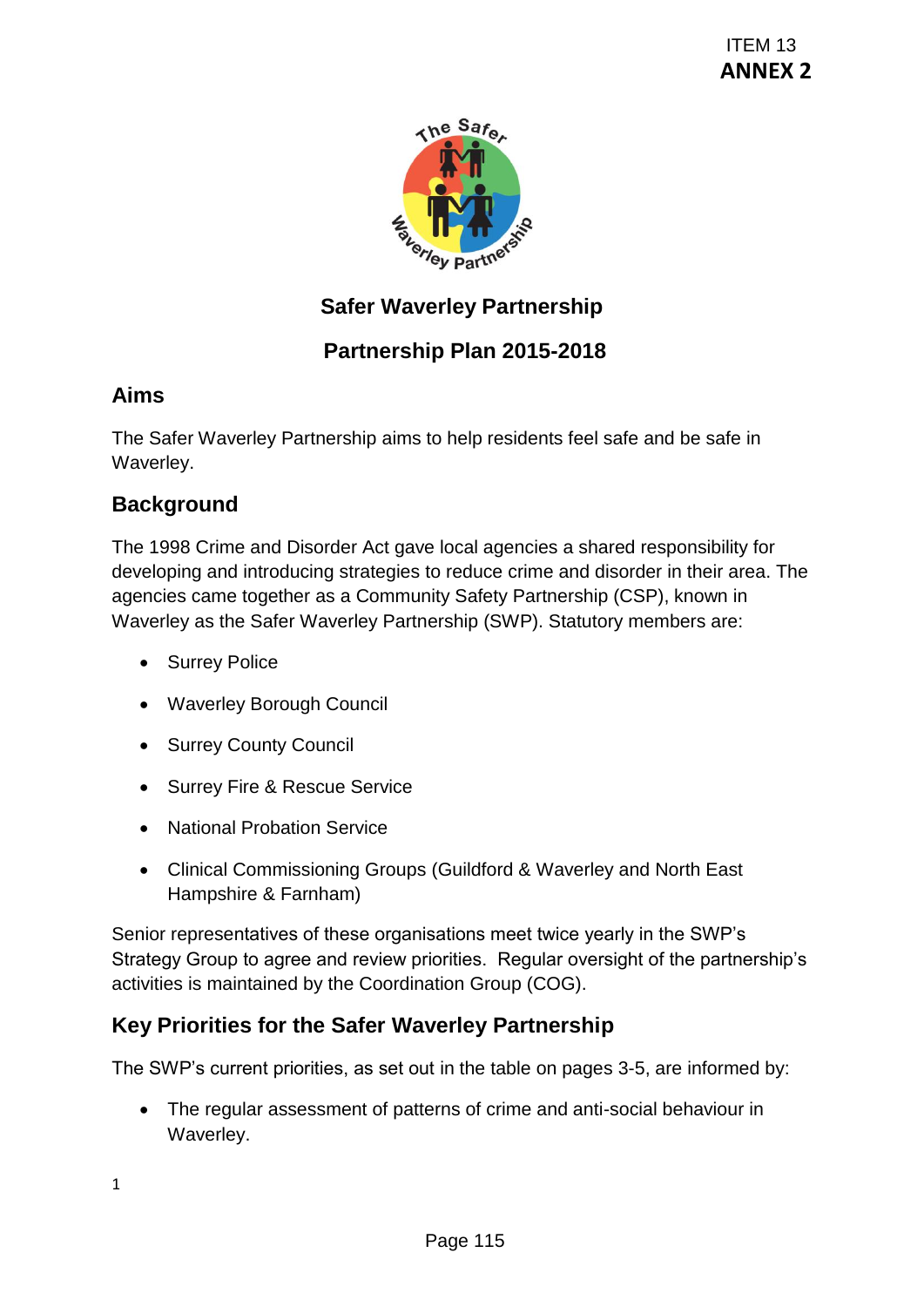- The knowledge and experience of partners.
- The priorities of partner organisations where these relate to community safety in Waverley

We will use the following methods to address each priority.

### 1. **Established partnership delivery mechanisms**:

#### Joint Action Group (JAG)

The JAG meets regularly to review crime and disorder levels in the borough, using crime and incident data to monitor emerging and potential problems. It prioritises its activity and tasks short term sub-groups to resolve problems at specific locations. The JAG keeps an overview of crime and disorder in relation to licensed premises and uses a 'traffic light' system to identify those where joint work is needed to address risks. TEM 13<br>
• The knowledge and experience of partnu<br>
• The priorities of partner organisations wi<br>
in Waverley<br>
<sup>1</sup>e will use the following methods to address e<br>
1. **Established partnership delivery mec**<br>
<u>Joint Action Group </u>

#### Community Incident Action Group (CIAG)

This is a multi-agency problem solving group which meets regularly to agree ways of working with individuals and families who are linked with significant antisocial behaviour and other associated community problems.

#### Casualty Reduction Action Group (CRAG)

Waverley has a well-established CRAG, consisting of representatives from Surrey Police, Surrey Fire & Rescue Service (SFRS) and Surrey County Council. The group aims to reduce road casualties in Waverley through education and information. It organises a programme of regular events, such as Road User Awareness Days in secondary schools, Ride it Right for motorcyclists and School Speed Watch.

#### Waverley Family Support Team

The Waverley Family Support Team provides intensive outreach support to families who meet the government's "Troubled Families" criteria. The team aims to work closely with individual families and the agencies who work with them; it uses a 'Team Around the Family' (TAF) approach to help them improve their lives and secure a better future for their children.

#### Services for Young People Partnership

The Partnership brings together organisations which provide relevant services in Waverley, including those delivering activities which prevent young people from becoming involved in criminal activity or anti-social behaviour and develop resilience to the risks facing them.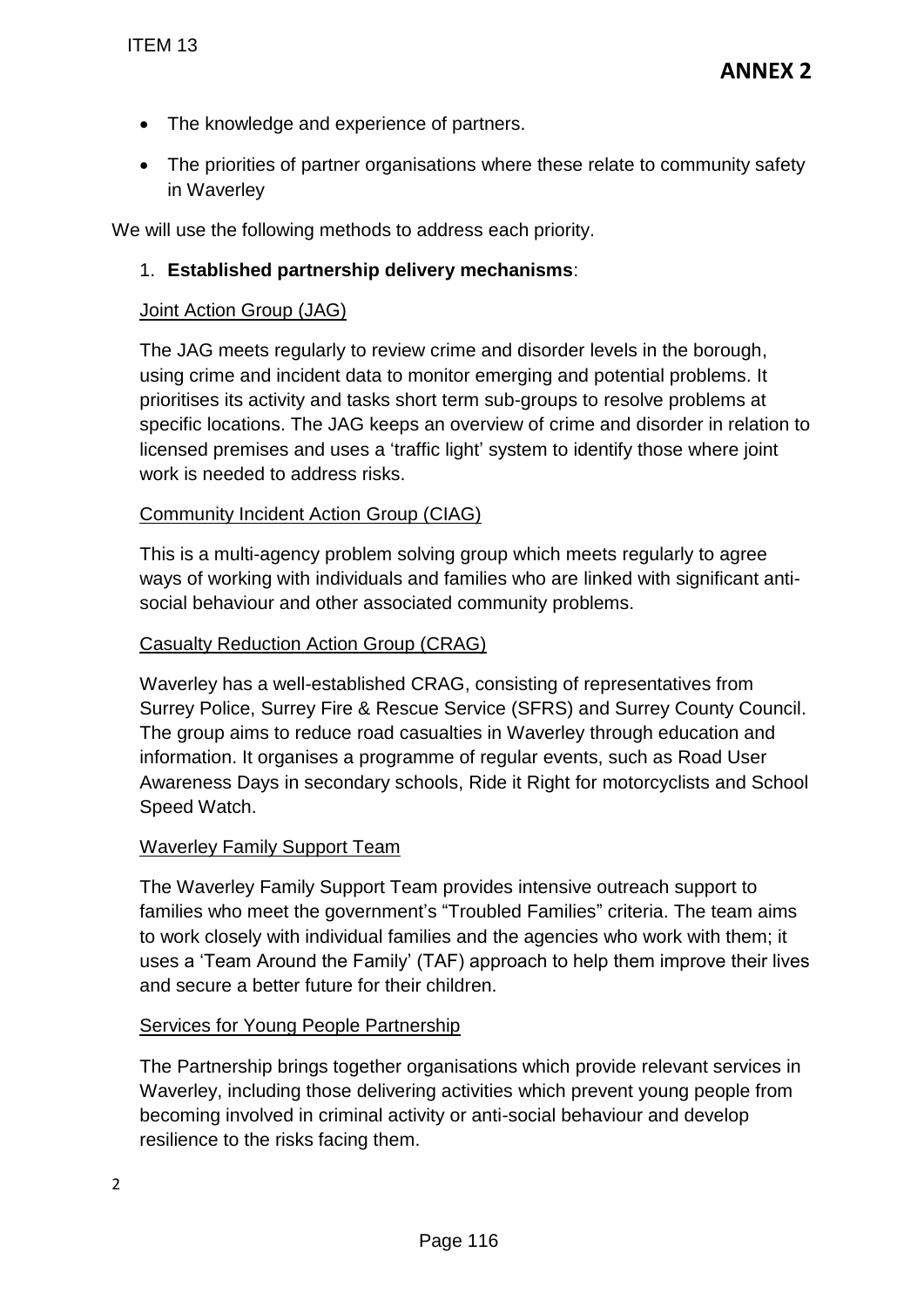### Surrey Community Safety Board (CSB)

The board is made up of senior representatives from Surrey Police, District and Borough Councils, Surrey Probation, Surrey Courts, Surrey Crown Prosecution Service, Surrey County Council, Surrey Fire & Rescue Service, Clinical Commissioning Groups, Police and Crime Commissioner, Mental Health and Surrey HM Prison Service. The board aims to ensure that Surrey agencies working in the field of community and public safety agree joint strategies and provide clear joined up direction to their organisations to improve outcomes.

### Surrey Domestic Abuse Multi-Agency Development Group

The group acts as the delivery arm of the Surrey Community Safety Board for domestic abuse. It oversees the development and delivery of the domestic abuse strategy and work plan for Surrey, along with a number of task groups, including the Domestic Abuse Communications Group; this works with local officers to ensure that campaigns aimed at increasing awareness of domestic abuse and services available to victims are promoted consistently across the county. The SWP works closely with Chapter 1, the provider of outreach services to those affected by domestic abuse in Waverley. ITEM 13<br>
SCSB)<br>
ITEM 13<br>
COMPREST CONTERN TRIVE CONTERN TRIVE CONTEX CONTERN TRIVE CONTERN TRIVE CONTERN CONTE<br>
DIFFIC & Rescue Service, Clinical Health and<br>
In Crime Commissioner, Mental Health and<br>
their organisations to

#### Prevent Delivery Group.

Prevent is a national strategy to stop people becoming terrorists or supporting extremism. The Prevent Delivery Group reviews the Prevent implementation plan in Surrey. It identifies the areas in which local authorities can support Prevent, e.g. through training, links to Prevent on websites, attending briefings, monitoring community tensions and local delivery plans.

### **2. Mainstream agency work**:

Where a topic identified is the core responsibility of one of the partner agencies, this will be dealt with through this lead agency's business process.

### **3. The current year's Action Plan 2015-16:**

The Action Plan set out on pages 3-5 details the Partnership's key actions for the current year.

## **SWP rolling three year priorities for 2015-18**

| <b>Priority   Detail</b> |                                           |  |  |  |  |
|--------------------------|-------------------------------------------|--|--|--|--|
|                          | <b>Tackling Crime</b>                     |  |  |  |  |
|                          | • Continue to reduce domestic burglaries. |  |  |  |  |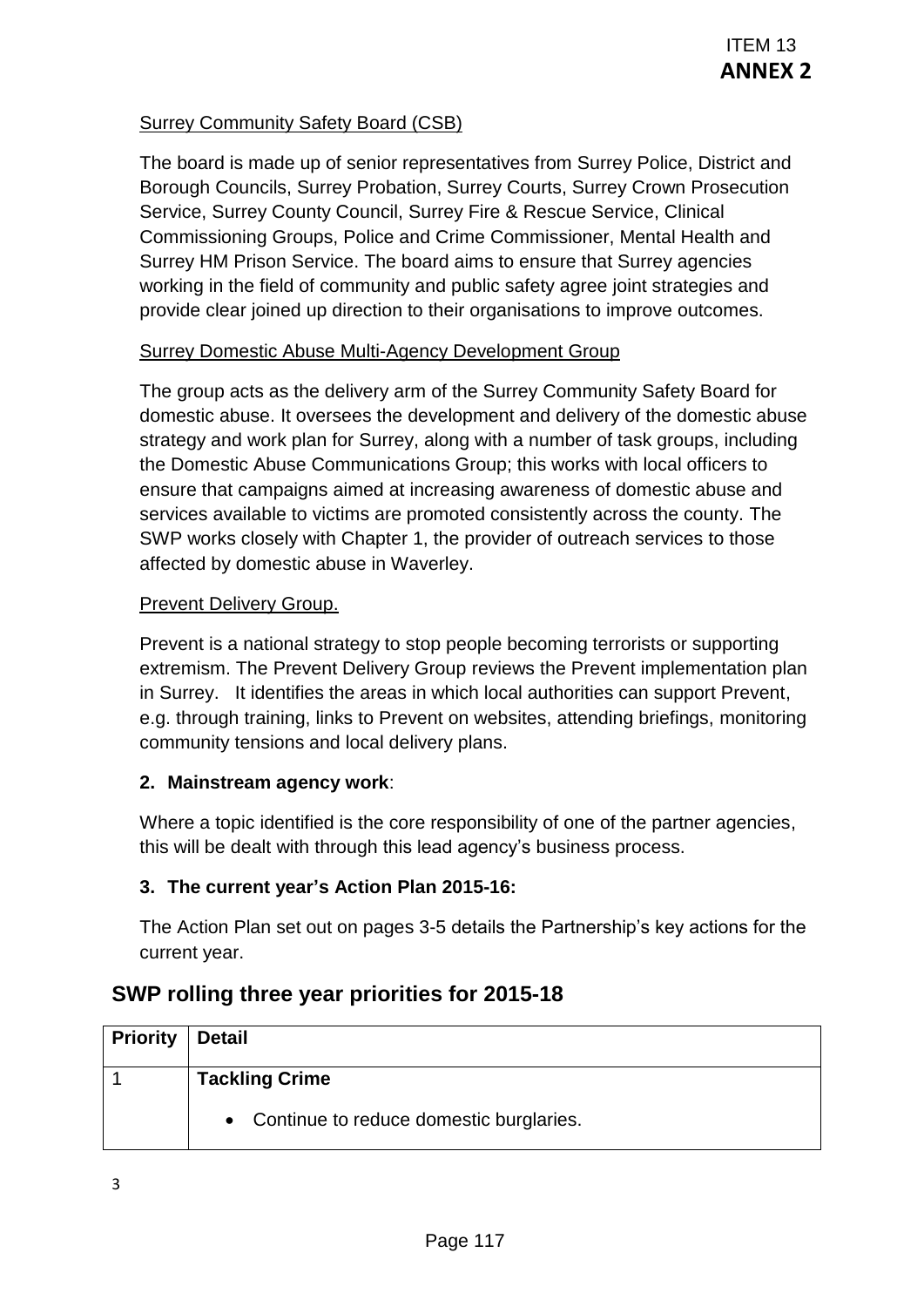| ITEM 13        | <b>ANNEX 2</b>                                                                                                                                                                    |  |  |
|----------------|-----------------------------------------------------------------------------------------------------------------------------------------------------------------------------------|--|--|
|                | Reduce violent crime.                                                                                                                                                             |  |  |
|                | Ensure that Prevent is integrated and promoted within the<br>$\bullet$<br>Partnership's work and that relevant organisations are well<br>informed of the risks of radicalisation. |  |  |
|                | The SWP does not consider domestic abuse to be acceptable and<br>will:                                                                                                            |  |  |
|                | Increase reporting of incidents and ensure that partners<br>$\circ$<br>make appropriate referrals to outreach services.                                                           |  |  |
|                | Ensure that outreach services reflect the profile of domestic<br>$\circ$<br>abuse in Waverley.                                                                                    |  |  |
|                | Raise awareness of domestic abuse -- how to report it and<br>$\circ$<br>how to get support.                                                                                       |  |  |
|                | Complete the Partnership's current Domestic Homicide<br>$\circ$<br>Reviews (DHR).                                                                                                 |  |  |
|                | Maintain an awareness of the risk of child sexual exploitation and<br>work with relevant agencies to prevent this.                                                                |  |  |
| $\overline{2}$ | <b>Building confidence in our communities</b>                                                                                                                                     |  |  |
|                | Empower local communities to prevent crime by providing timely<br>advice and support.                                                                                             |  |  |
|                | Enrich residents' understanding of community safety and raise<br>awareness of new risks, such as cybercrime.                                                                      |  |  |
|                | Provide vulnerable residents with appropriate safety advice.                                                                                                                      |  |  |
|                | Increase resilience in our communities and continue to engage with<br>residents.                                                                                                  |  |  |
| 3              | Confronting anti-social behaviour and promoting acceptable<br>behaviour                                                                                                           |  |  |
|                | Work with communities to maintain low levels of anti-social<br>behaviour.                                                                                                         |  |  |
|                | Address the anti-social behaviour of individuals and families<br>$\bullet$<br>through the CIAG and Family Support Team.                                                           |  |  |
|                | Address anti-social behaviour at problem locations through the                                                                                                                    |  |  |
| 4              |                                                                                                                                                                                   |  |  |
|                | Page 118                                                                                                                                                                          |  |  |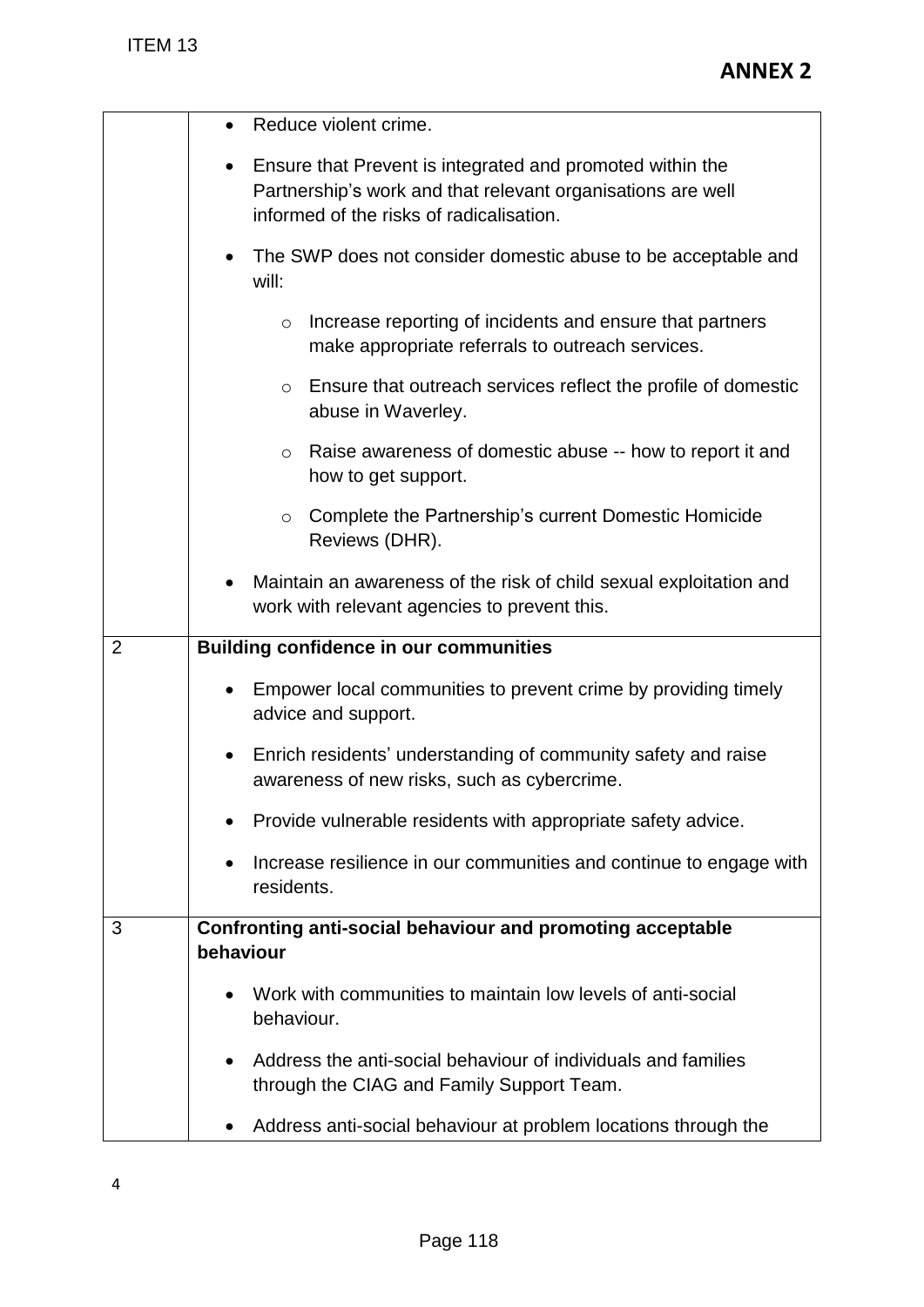|   | <b>ITEM 13</b><br><b>ANNEX 2</b>                                                                                                                                                                                              |
|---|-------------------------------------------------------------------------------------------------------------------------------------------------------------------------------------------------------------------------------|
|   | JAG.                                                                                                                                                                                                                          |
|   | Ensure that partners make full use of the legal powers available to<br>address anti-social behaviour and nuisance.                                                                                                            |
|   | Contribute to the reduction of road casualties in Waverley.<br>$\bullet$                                                                                                                                                      |
|   | Support public health objectives which promote community safety<br>through behaviour change, e.g in relation to drugs, alcohol and new<br>psychoactive substances.                                                            |
|   | Work with the Waverley Wellbeing Partnership on areas of shared<br>$\bullet$<br>concern.                                                                                                                                      |
|   | Support Surrey Fire and Rescue Service projects which promote<br>resilience and safe behaviour, e.g. Safe Drive Stay Alive, Youth<br>Engagement Scheme (YES) and "Firefighter for a day".                                     |
| 4 | <b>Responding to Change</b>                                                                                                                                                                                                   |
|   | Work with the Surrey Community Safety Board and the Surrey<br>Community Safety Unit to ensure both that local concerns are<br>represented at a countywide level and that consistent frameworks<br>are in place across Surrey. |
|   | Work with the Police and Crime Commissioner (PCC) to deliver the<br>$\bullet$<br>Police and Crime Plan for Surrey at a local level.                                                                                           |
|   | Consider the impact of changes implemented following the recent<br>Neighbourhood Policing Review and any further changes that could<br>come about as a result of the latest Policing in your Neighbourhood<br>Review.         |
|   | Ensure the Partnership responds effectively to new legislation.                                                                                                                                                               |
|   |                                                                                                                                                                                                                               |
| 5 |                                                                                                                                                                                                                               |
|   |                                                                                                                                                                                                                               |
|   | Page 119                                                                                                                                                                                                                      |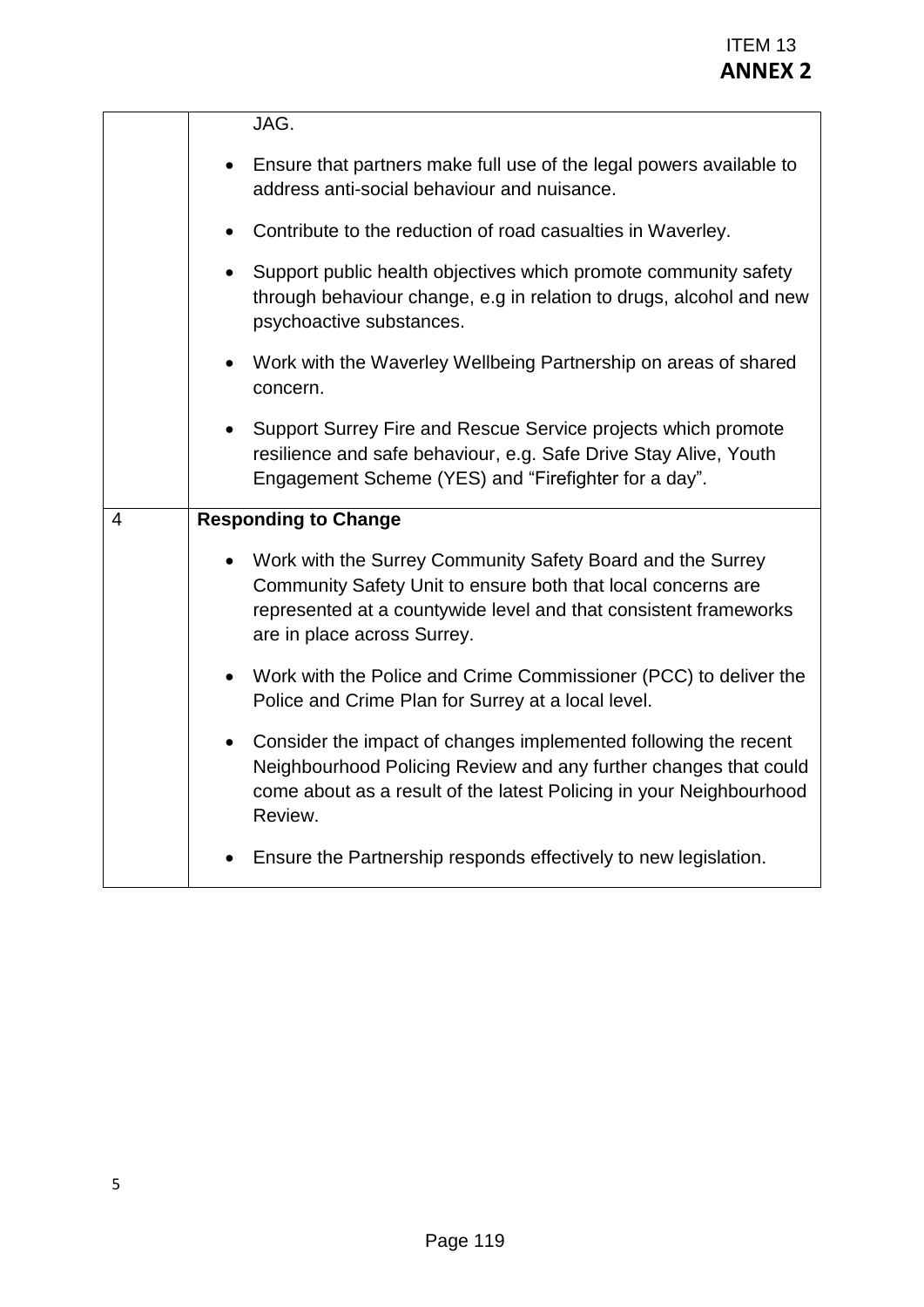# **Current year's Action Plan: 2015/16**

| <b>ITEM 13</b>                                                                                                                                                                   |                            |                                                                                                                        | <b>ANNEX 2</b>    |  |  |  |
|----------------------------------------------------------------------------------------------------------------------------------------------------------------------------------|----------------------------|------------------------------------------------------------------------------------------------------------------------|-------------------|--|--|--|
| <b>Current year's Action Plan: 2015/16</b><br><b>Action</b>                                                                                                                      | <b>Priority</b><br>$1 - 4$ | Lead                                                                                                                   | <b>Timescale</b>  |  |  |  |
| <b>Complete current DHRs</b>                                                                                                                                                     | 1                          |                                                                                                                        |                   |  |  |  |
| Ensure that services for survivors<br>reflect the profile of domestic abuse<br>in Waverley.                                                                                      | 1                          | Coordination<br>Group (COG) in<br>discussion with<br>outreach<br>provider                                              | March 2016        |  |  |  |
| Support campaigns to address<br>domestic abuse.                                                                                                                                  | 1                          | Community<br><b>Safety Officer</b><br>(WBC)                                                                            | Ongoing           |  |  |  |
| Continue to promote awareness of<br>Prevent and undertake actions as<br>appropriate, especially with schools<br>and colleges.                                                    | 1                          | Community<br><b>Safety Officer</b><br>(WBC)<br>Prevent<br>Community<br>Engagement<br><b>Officer (Surrey</b><br>Police) | Ongoing           |  |  |  |
| Contribute to countywide measures<br>to confront child sexual exploitation,<br>raise awareness locally and support<br>local agencies in safeguarding<br>vulnerable young people. | 1                          | COG                                                                                                                    | Ongoing           |  |  |  |
| Use appropriate media to promote<br>awareness of community safety, e.g.<br>Making Waves, Eagle Radio,<br>website, etc.                                                           | $\overline{2}$             | Community<br><b>Safety Officer</b><br>(WBC)                                                                            | Ongoing           |  |  |  |
| Ensure that appropriate links are<br>maintained with projects to develop<br>resilience in communities and<br>support vulnerable residents                                        | 2, 3                       | COG                                                                                                                    | Ongoing           |  |  |  |
| Review revised CIAG arrangements.                                                                                                                                                | 3                          | Borough<br>Inspector                                                                                                   | September<br>2015 |  |  |  |
| 6                                                                                                                                                                                |                            |                                                                                                                        |                   |  |  |  |
| Page 120                                                                                                                                                                         |                            |                                                                                                                        |                   |  |  |  |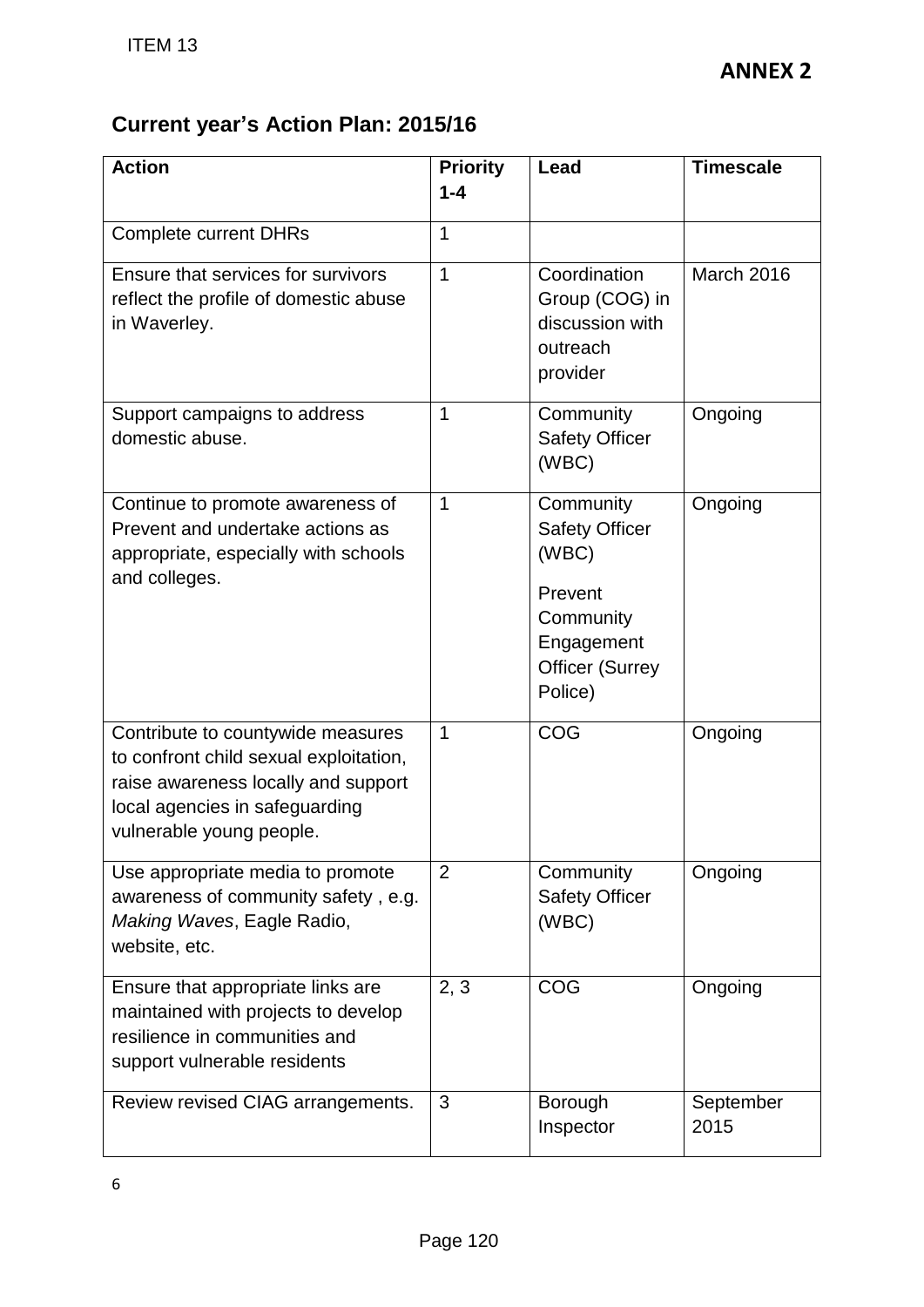|                                                                                                                                                                                                              |            |                                                                    | <b>ITEM 13</b><br><b>ANNEX 2</b> |
|--------------------------------------------------------------------------------------------------------------------------------------------------------------------------------------------------------------|------------|--------------------------------------------------------------------|----------------------------------|
| Develop an effective working<br>relationship with the Waverley<br>Wellbeing Partnership on areas of<br>shared interest.                                                                                      | 2,3,4      | SWP/Wellbeing<br>Partnership<br>Chair, COG<br>Chair                | Ongoing                          |
| Ensure that mechanisms are in place<br>to allow the efficient sharing of<br>information between agencies to<br>promote community safety.                                                                     | 3          | COG                                                                | Ongoing                          |
| Continue to raise awareness of<br>referral routes for vulnerable<br>residents into specialist services, e.g.<br>for recovery from substance misuse.                                                          | 3          | COG                                                                | Ongoing                          |
| Consider how an understanding of<br>information on attendances at<br><b>Accident and Emergency</b><br>departments as a result of alcohol<br>misuse and violence might contribute<br>to effective prevention. | 1, 3       | COG                                                                | <b>June 2015</b>                 |
| Share information on New<br>Psychoactive Substances (NPS) in<br>liaison with the Surrey NPS Task<br>Force.                                                                                                   |            |                                                                    |                                  |
| Continue to support the work of<br><b>CRAG and ensure that Road User</b><br>Awareness Days are offered to<br>schools.                                                                                        | 3          | COG, CRAG                                                          | December<br>2015                 |
| Support the PCC's Police and Crime<br>Plan, including Local Policing Boards<br>and Crime Summit.                                                                                                             | 4          | <b>SWP</b>                                                         | Ongoing                          |
| Maximise funding available to<br>promote community safety in<br>Waverley and advise organisations<br>on sources of funding available.                                                                        | 1, 2, 3, 4 | COG with<br>support from the<br>Community<br><b>Safety Officer</b> | Ongoing                          |
|                                                                                                                                                                                                              |            |                                                                    |                                  |
| 7                                                                                                                                                                                                            |            |                                                                    |                                  |
|                                                                                                                                                                                                              | Page 121   |                                                                    |                                  |